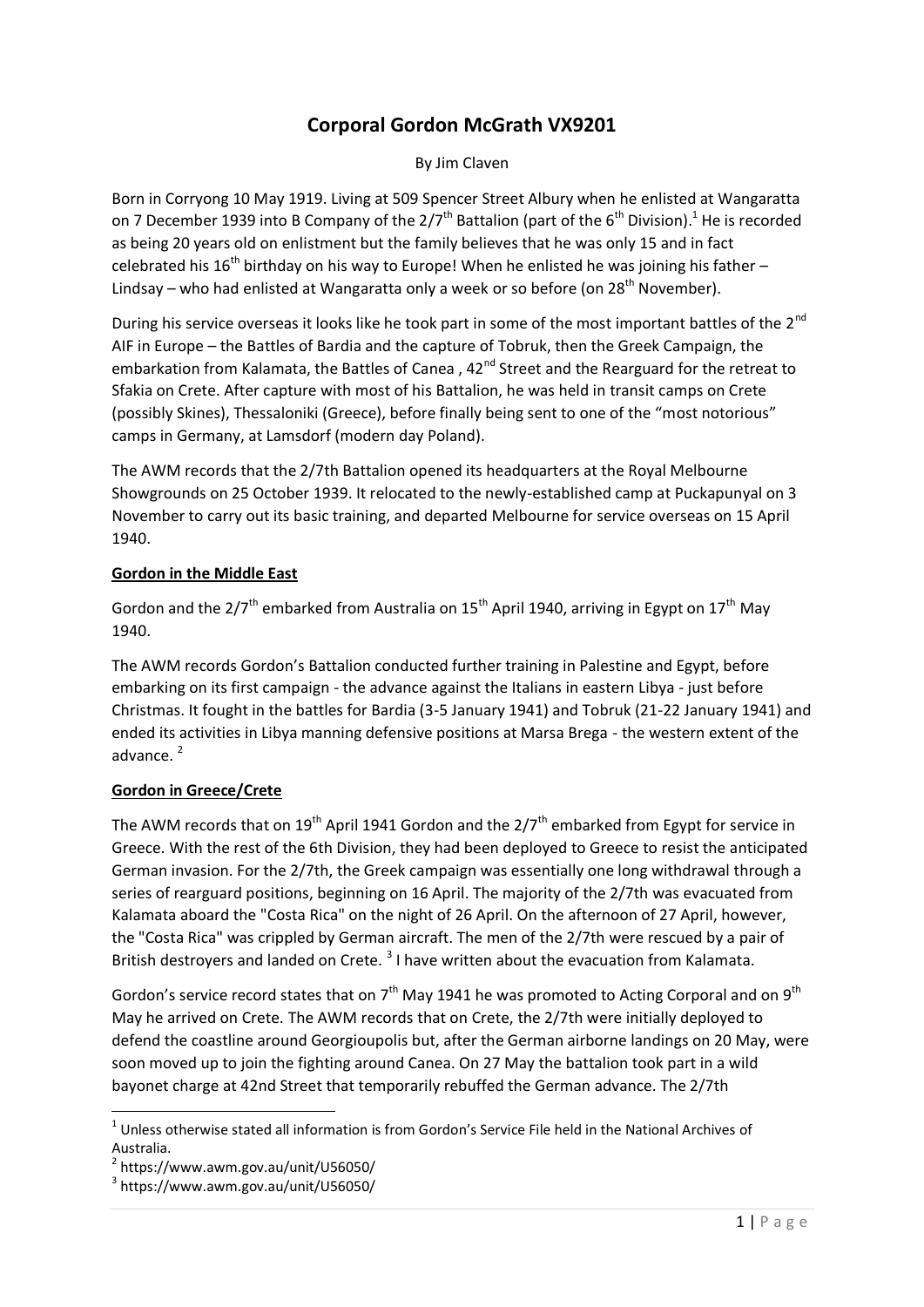subsequently played a critical rearguard role as the Allied forces retreated across the island to Sphakia. As a result, the battalion was left behind and taken prisoner after the withdrawal of the last evacuation vessels from Sphakia on 1 June. <sup>4</sup>

Below are some photos of the commemorative service held at Sfakia in May 2016, held every year.



Sfakia Commemorative Service. Photos Jim Claven 2016

Recently a new memorial to the 42<sup>nd</sup> Street Battle was erected on Crete, funded by Australian's of Greek heritage. I attended the unveiling.



42<sup>nd</sup> Street Memorial, Crete, May 2016. Photo Jim Claven



Unveiling of 42<sup>nd</sup> Street Memorial, Crete, May 2016. Photo Jim Claven

## **Gordon as a POW**

6<sup>th</sup> June he is reported as missing on Crete, later reported as having been taken prisoner. He was reported as being in Stalag VIII in 1942, then in Stalag 344 in 1944. There were a number of Stalag

 4 https://www.awm.gov.au/unit/U56050/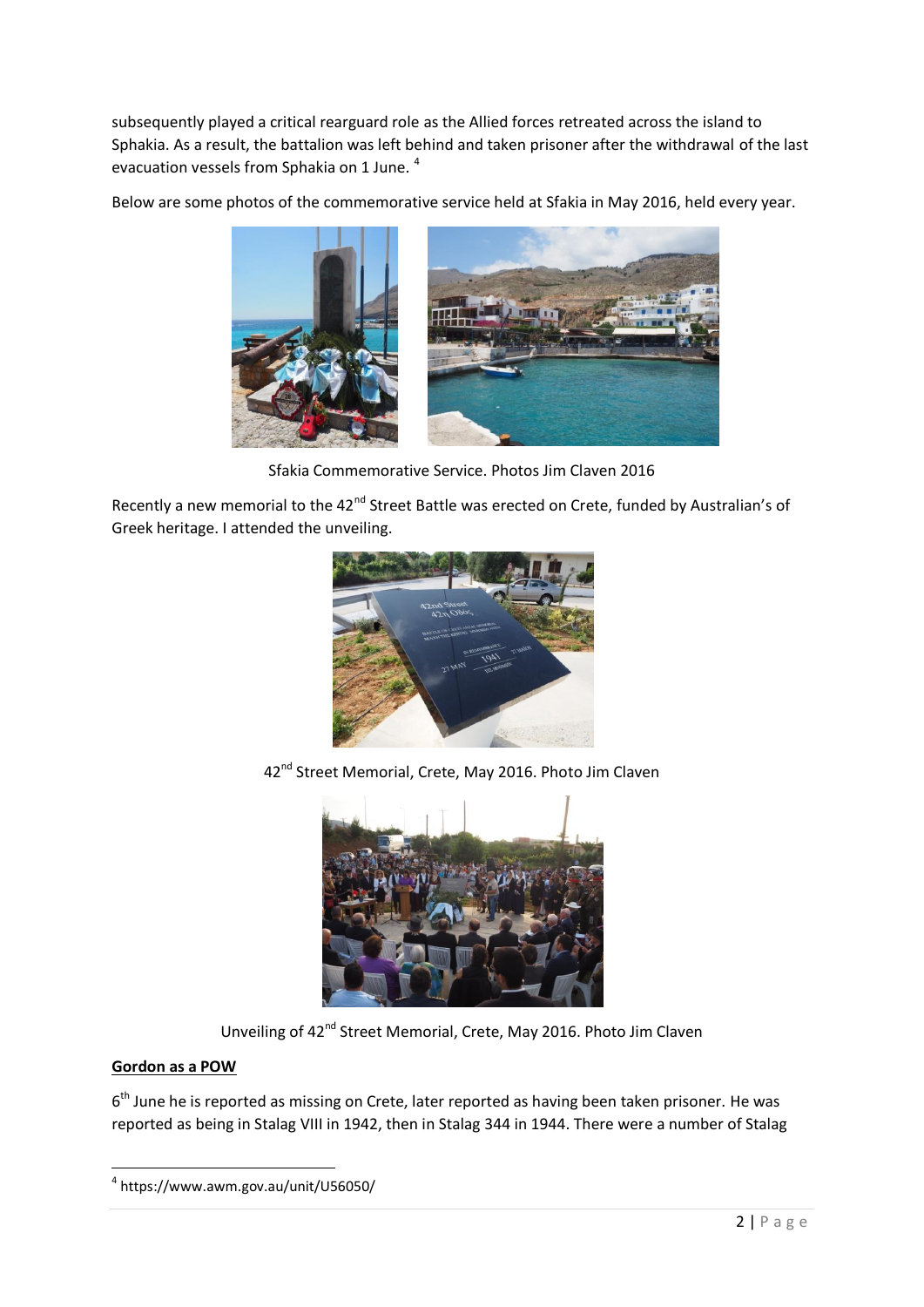VIII's – listed as A (Gorlitz), B (Lamsdorf) and D (near Teschen). In 1943 Stalag VIII was re-named Camp No. 344.<sup>5</sup> I would assume from this that Gordon was in Stalag VIIIB/344 Lamsdorf. Lamsdorf, now called Łambinowice, is a small town in Poland. Lamsdorf was a notorious camp. There is a website with lots of information and photos of this camp.<sup>6</sup>



Lamsdorf POW camp. Source: http://www.lamsdorf.com/

During this time as a POW, Gordon would have spent time in the Thessaloniki POW camp on his way to Germany from Crete, most probably in June/July/August 1941. I have visited the camp and have written about it.



Me at the Australian POW Memorial in Ballarat. Photo Jim Claven 2012

| <b>MCGRATH C.F.</b>   |  |
|-----------------------|--|
| <b>MCGRATH E.</b>     |  |
| <b>MCGRATH E.J.</b>   |  |
| <b>MCGRATH E.P.</b>   |  |
| <b>MCGRATH E.W.</b>   |  |
| <b>MCGRATH F.</b>     |  |
| <b>MCGRATH G.</b>     |  |
| <b>MCGRATH G.J.</b>   |  |
| <b>MCGRATH G.J.</b>   |  |
| <b>MCGRATH H.W.E.</b> |  |
| <b>MCGRATH J.M.</b>   |  |
| <b>MCGRATH J.R.</b>   |  |
| <b>MCGRATH P.J.</b>   |  |
|                       |  |

Gordon's name is on the Ballarat POW memorial. Photo Jim Claven 2016

1

<sup>&</sup>lt;sup>5</sup> [http://www.lamsdorf.com/;](http://www.lamsdorf.com/) and, [https://en.wikipedia.org/wiki/Stalag\\_VIII-B](https://en.wikipedia.org/wiki/Stalag_VIII-B)

<sup>&</sup>lt;sup>6</sup> [http://www.lamsdorf.com/;](http://www.lamsdorf.com/) and, [https://en.wikipedia.org/wiki/Stalag\\_VIII-B](https://en.wikipedia.org/wiki/Stalag_VIII-B)